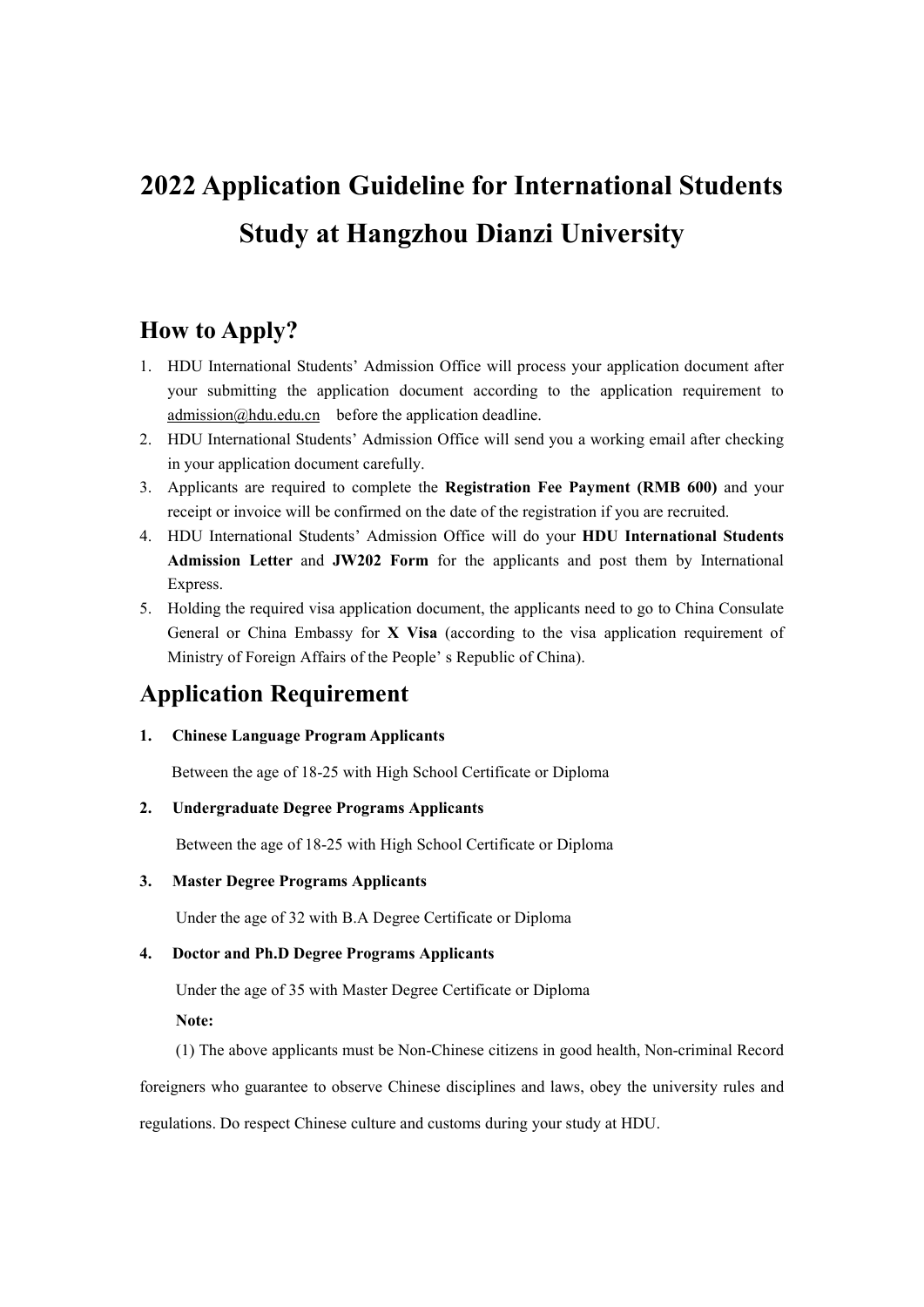(2) For Chinese-taught Programs, the applicants must hold **HSK4** or **HSK5** Certificate or above.<br>(3) For English-taught Programs, the applicants' Chinese proficiency is not required, but,

either **New TOEFL (above 80)** or **IELTS (above 5.5)**, the related Certificate will be accepted after providing to be confirmed or met the application requirement.

### **Application Document**

Every applicant must send all the application document to: **admission@hdu.edu.cn.** 

- 1. [Application](mailto:http://sie.hdu.edu.cn/Art/Art_204/Art_204_222.aspx) Form.
- 2. Foreigner Physical Examination Form.
- 3. First Page of the Passport and Valid Visa Page.

**Note**: If the applicant's been to China or in China, do provide the Latest Entry Seal.

- 4. Original Transcript and Formal English/Chinese Notarization.
- 5. Highest Degree Certificate or Diploma and Formal English/Chinese Notarization.
- 6. HSK Band-4 Certificate or above for Chinese-taught Programs Applicants.
- 7. New TOFEL (above 80) or IELTS (above 5.5) Certificate for English-taught Programs Applicants.
- 8. English Version of Non-criminal Record Certificate Issued by the Local Security Department from the Applicants' Host Country.
- 9. English Version of the Financial Support Statement Issued by the Local Bank from the Applicants' Host Country.
- 10. Two Recommendation Letters written by 2 Associate Professors or Professors from the related universities both in China and abroad for Graduates of Master or Ph.D Applicants.
- 11. One Digital Photo of Two-inch, Full-faced, No Hat, the Head Part Accounts for 2/3 of Photo Size and No Border on White Background in the Recent Past 6 Months.
- 12. Chinese Language Graduation Certificate and Transcript for Applicants Who Studied Chinese Language Program in China Before.

#### **Note 1. Digital Photo**

The photo must be named after your valid Passport Number. The pixel of the photo must more than  $320 * 240$ , the height and width ratio of the photo must be 4: 3, the space taken must be 100-500KB, the format must be JPG as the government required.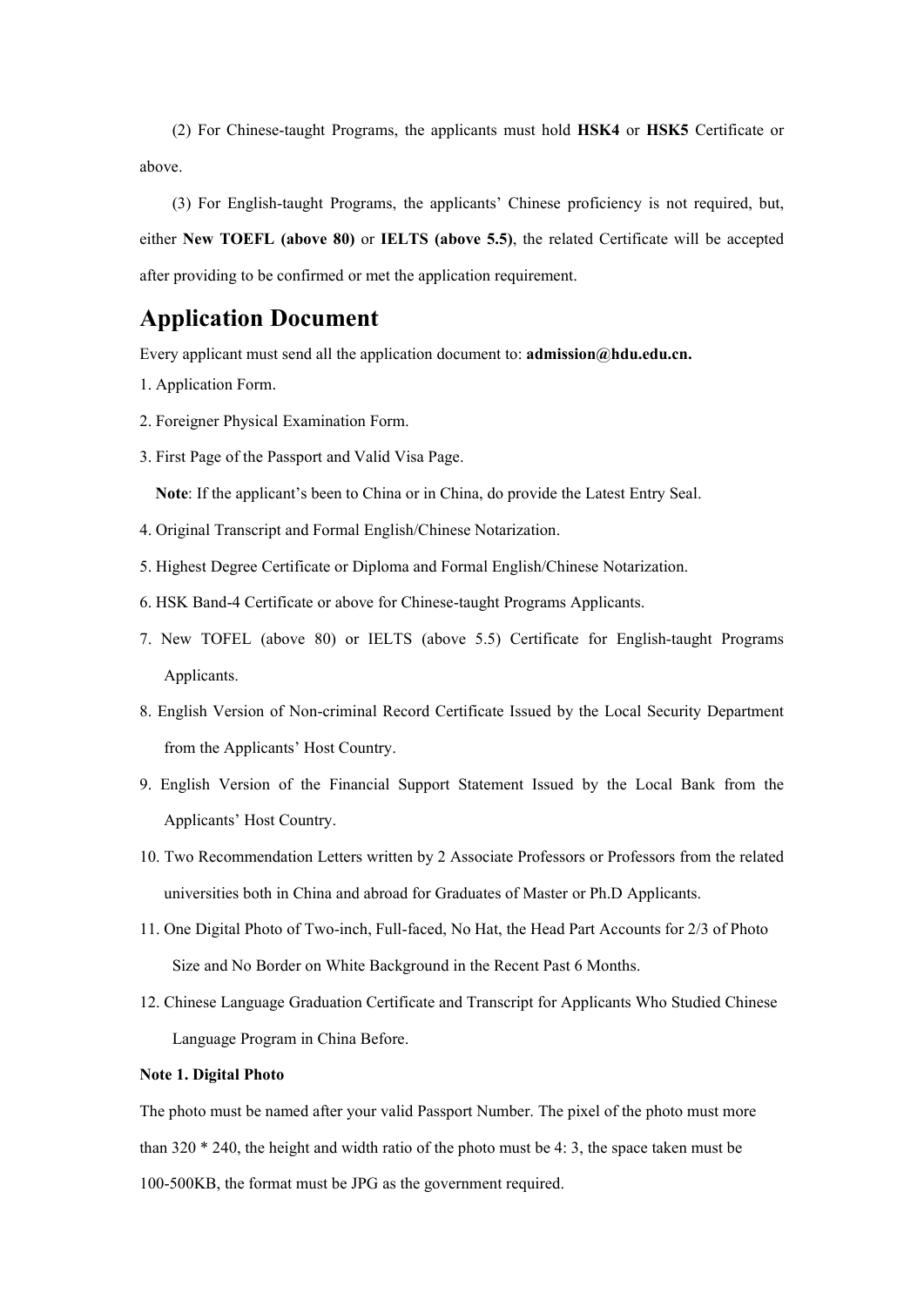#### **2. Financial Support Certificate**

Parents' Salary Statement within the recent past 6 months or Bank Certificate at least ¥50000(RMB) or above issued by the local bank from the applicants' host country.

# **Application Seasons**

| <b>Semester</b>        | <b>Deadline</b> | <b>Duration of the Semester</b> |
|------------------------|-----------------|---------------------------------|
| Autumn Semester        | June $30th$     | from September to January       |
| <b>Spring Semester</b> | December $30th$ | from February to June           |

# **Fees ofTuition and Accommodation Payment (RMB)**

| <b>Programs</b>                     | <b>Tuition</b>                  | Accommodation<br><b>Double Room</b> | Registration    |
|-------------------------------------|---------------------------------|-------------------------------------|-----------------|
| Chinese Language Study Program      | 12600/two semesters             | 5400/every year                     |                 |
| SONIS Non-Degree Chinese            | 8000/two semesters              | 5400/ every year                    | 600<br>One Time |
| Language Study Program              |                                 |                                     |                 |
| Bachelor's Degree Programs in       |                                 | $5400$ / every year                 |                 |
| Management, Economics and           | $18000$ /every<br>academic year |                                     |                 |
| Humanities                          |                                 |                                     |                 |
| Bachelor's Degree Programs in       | $20000$ /every                  | 5400/ every year                    |                 |
| Science and Engineering             | academic year                   |                                     |                 |
| Master's Degree Programs in         | $25000$ /every                  | 5400/ every year                    |                 |
| Management, Economics and           | academic year                   |                                     |                 |
| Humanities                          |                                 |                                     |                 |
| Master's Degree Programs in Science | $28000$ /every                  |                                     |                 |
| and Engineering                     | academic year                   | 5400/ every year                    |                 |
| Doctoral and Ph.D Degree Programs   | $30000$ /every                  | 5400/ every year                    |                 |
| in Engineering                      | academic year                   |                                     |                 |

**Note:**

**SONIS=HDU Scholarship for Outstanding New International Students**